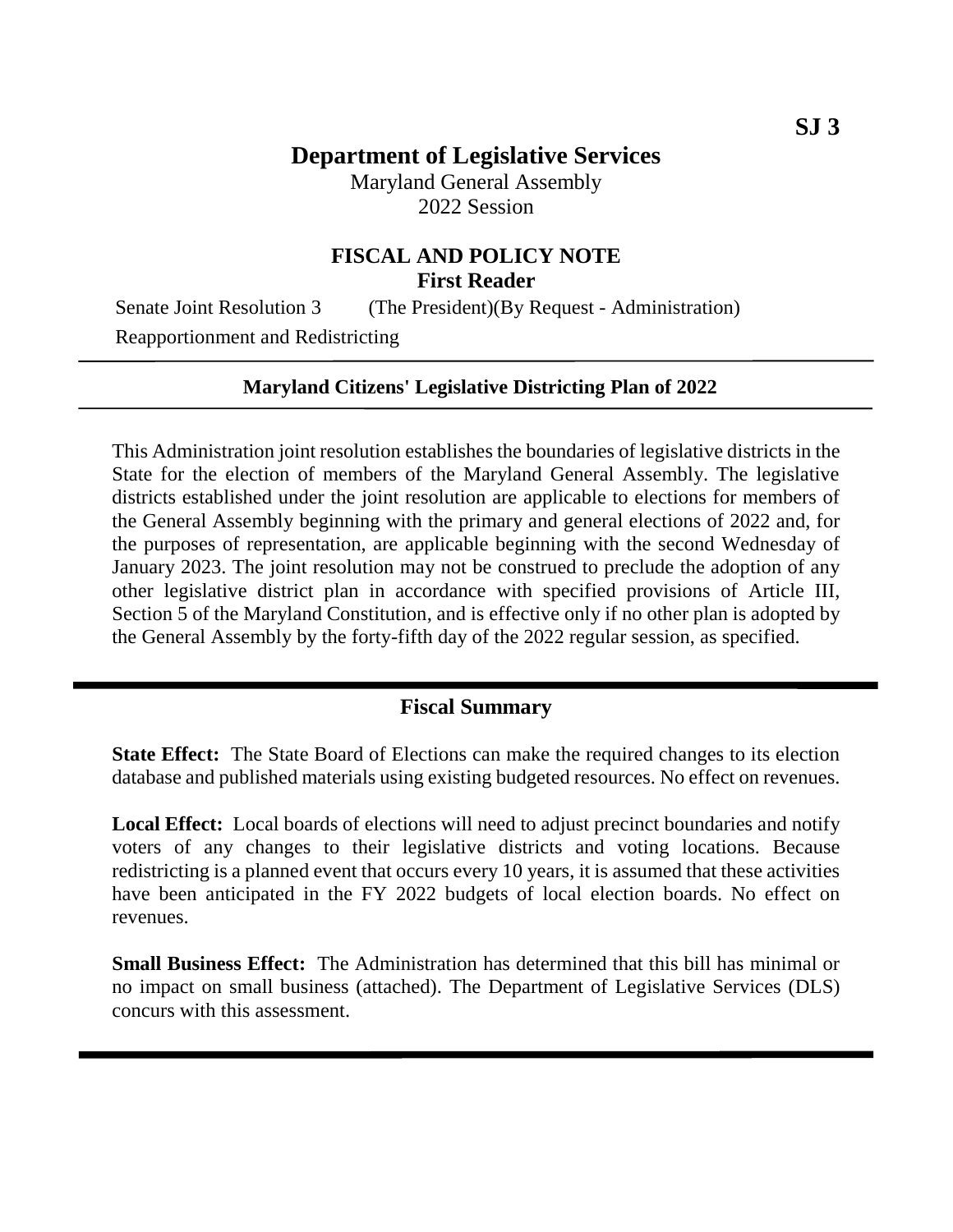## **Analysis**

**Current Law:** The boundaries of the State's 47 legislative districts must be redrawn every 10 years following the decennial census to adjust for population changes. The current legislative district plan was enacted as Joint Resolution 1 and Joint Resolution 2 of 2012. Legislative districts must comply with the U.S. Constitution, the Maryland Constitution, and the federal Voting Rights Act of 1965. The U.S. Supreme Court has held that the Equal Protection Clause of the Fourteenth Amendment to the U.S. Constitution requires legislative districts to be "substantially equal" in population.

### *State Constitutional Requirements for Maryland Legislative Districts*

Pursuant to Article III of the Maryland Constitution, there are 47 members of the Maryland Senate and 141 members of the House of Delegates. The State must be divided by law into legislative districts for the election of members of the Senate and the House of Delegates. Each legislative district must contain one senator and three delegates. Any one or more legislative districts may be subdivided into single- and/or multi-member delegate districts. Each legislative district must consist of adjoining territory, be compact in form, and be of substantially equal population. Due regard must be given to natural boundaries and the boundaries of political subdivisions.

Article III, Section 5 of the Maryland Constitution specifies that, following each decennial census and after public hearings, the Governor must prepare a State legislative district plan and present the plan to the Presiding Officers of the General Assembly. The Presiding Officers must introduce the Governor's plan as a joint resolution by the first day of the regular session in the second year following the census. The Governor may call a special session for the presentation of the plan prior to the regular session.

The General Assembly may adopt a State legislative district plan by joint resolution. If the General Assembly does not adopt a plan by the forty-fifth day after the opening of the regular session, the Governor's plan becomes law.  On petition of any registered voter, the Court of Appeals has original jurisdiction to review the legislative district plan and may grant appropriate relief if it finds that the plan is not consistent with the requirements of either the U.S. Constitution or the Maryland Constitution.

### *Prisoner Reallocation*

Chapters 66 and 67 of 2010 require that population counts used to create the State's legislative district plan exclude individuals incarcerated in State or federal correctional facilities, as determined by the decennial census, who were not State residents prior to their incarceration. Individuals incarcerated in State or federal correctional facilities who were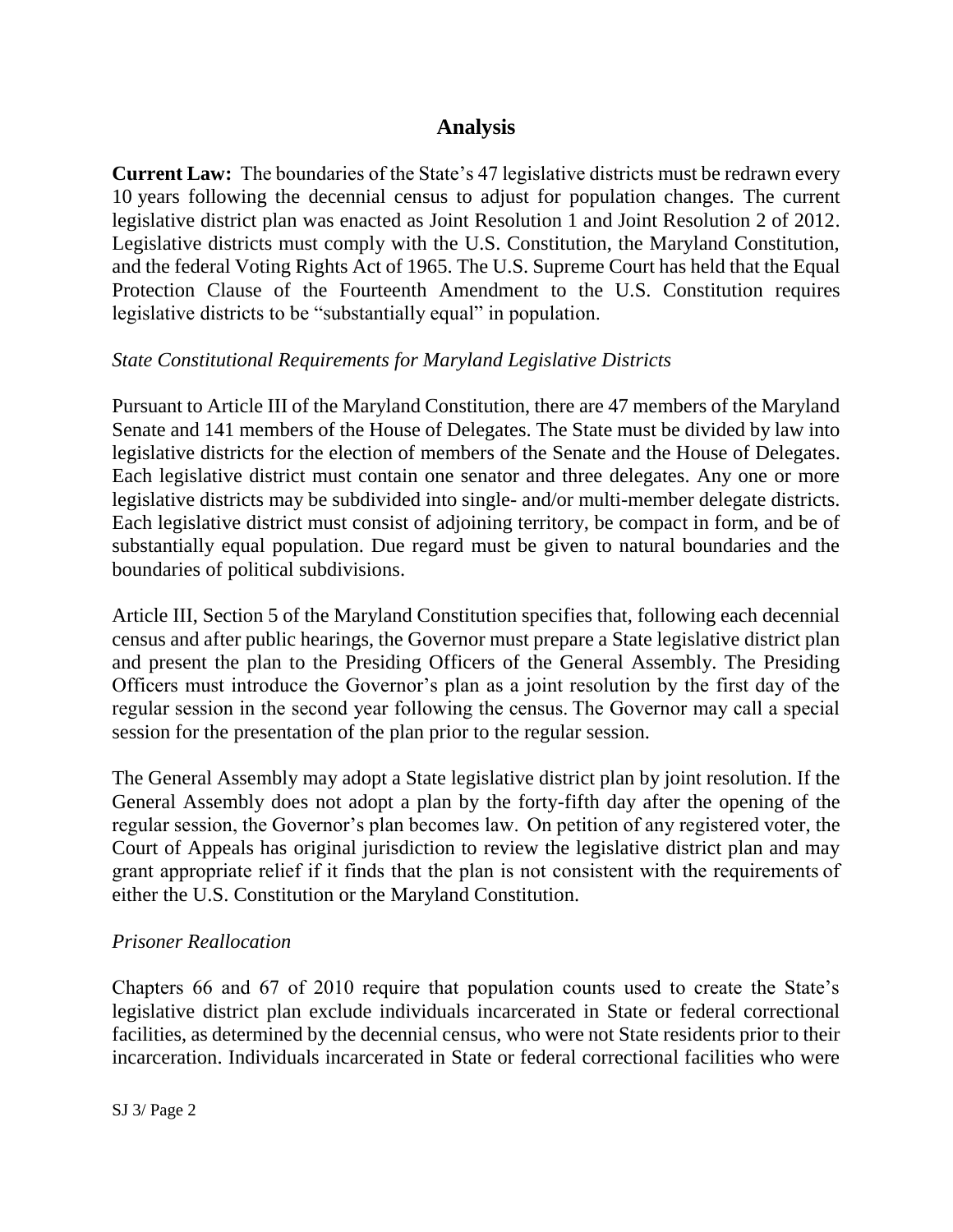residents of the State prior to their incarceration must be counted at their last known residence.

### *Districts Containing More Than Two Counties*

Pursuant to State statute, a legislative district that contains more than two counties where delegates are to be elected at large by the voters of the entire district, a county, or part of a county, may not have more than one delegate residing in that district. Similarly, where delegates are to be elected by the voters of a multi-member subdistrict which contains more than two counties or parts of more than two counties, a county, or part of a county, may not have more than one delegate residing in that subdistrict.

**Background:** Based on adjusted Maryland population counts used for redistricting, the ideal population for each senatorial district is 131,391. The ideal populations for single-member and two-member delegate districts are 43,797 and 87,594, respectively.

In January 2021, the Governor established by executive order the Maryland Citizens Redistricting Commission to conduct regional hearings, receive public input, and propose State congressional and legislative district plans that comply with applicable legal requirements and meet other specified criteria. The bill is based on the work of the commission. Additional information about the commission's work can be found on the commission's [website.](https://redistricting.maryland.gov/Pages/default.aspx)

For additional information on redistricting in Maryland, see *[Issue Papers, 2022 Legislative](http://dls.maryland.gov/pubs/prod/RecurRpt/Issue-Papers-2022-Legislative-Session.pdf)  [Session](http://dls.maryland.gov/pubs/prod/RecurRpt/Issue-Papers-2022-Legislative-Session.pdf)*, DLS, pgs. 219-221 ("Redistricting") (December 2021).

## **Additional Information**

**Prior Introductions:** None.

**Designated Cross File:** HJ 1 (The Speaker)(By Request - Administration) - Rules and Executive Nominations.

**Information Source(s):** Governor's Office; Judiciary (Administrative Office of the Courts); Maryland Department of Planning; Maryland Association of Election Officials; State Board of Elections; Department of Legislative Services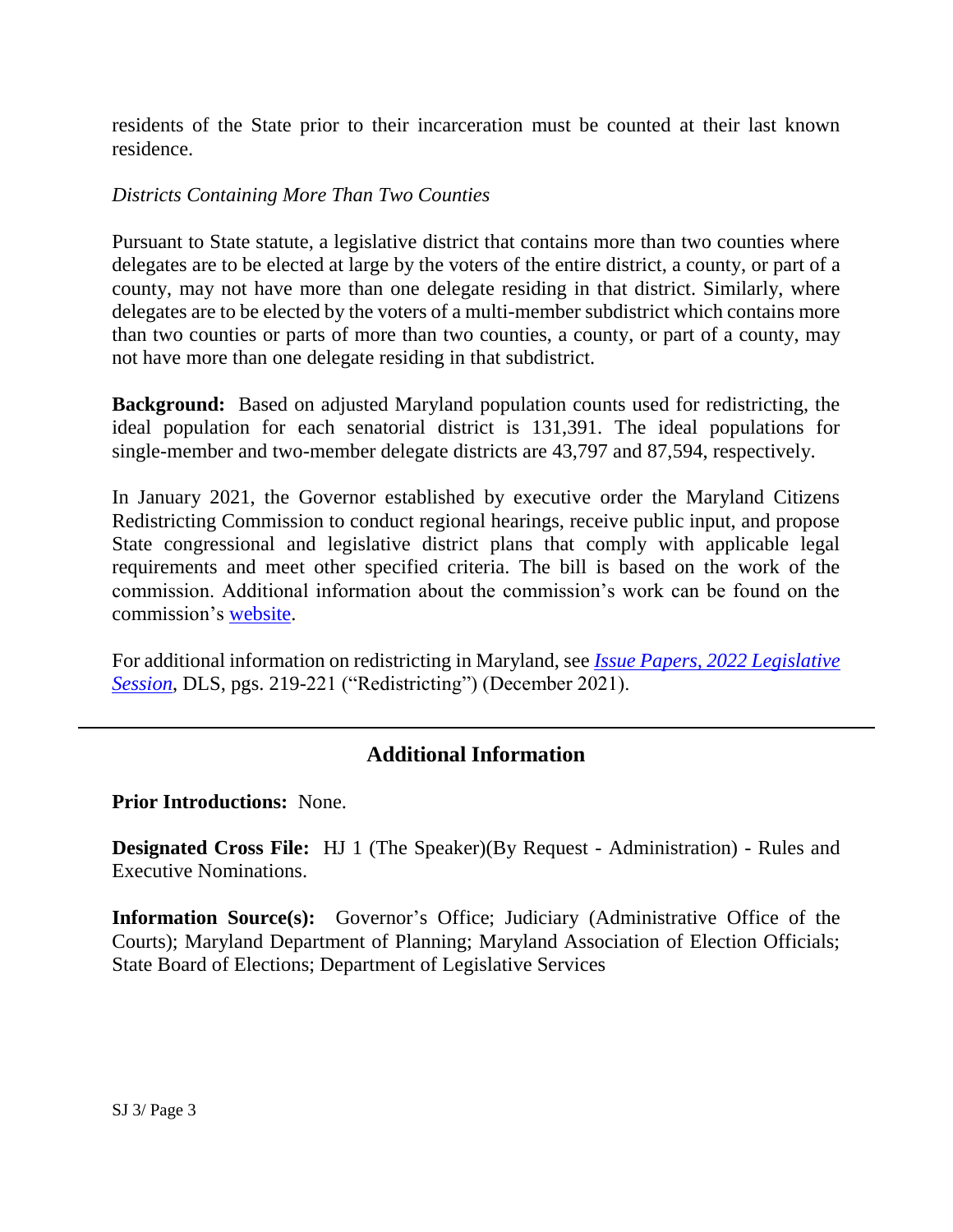**Fiscal Note History:** First Reader - January 17, 2022 rh/mcr

Analysis by: Elizabeth J. Allison Direct Inquiries to:

(410) 946-5510 (301) 970-5510